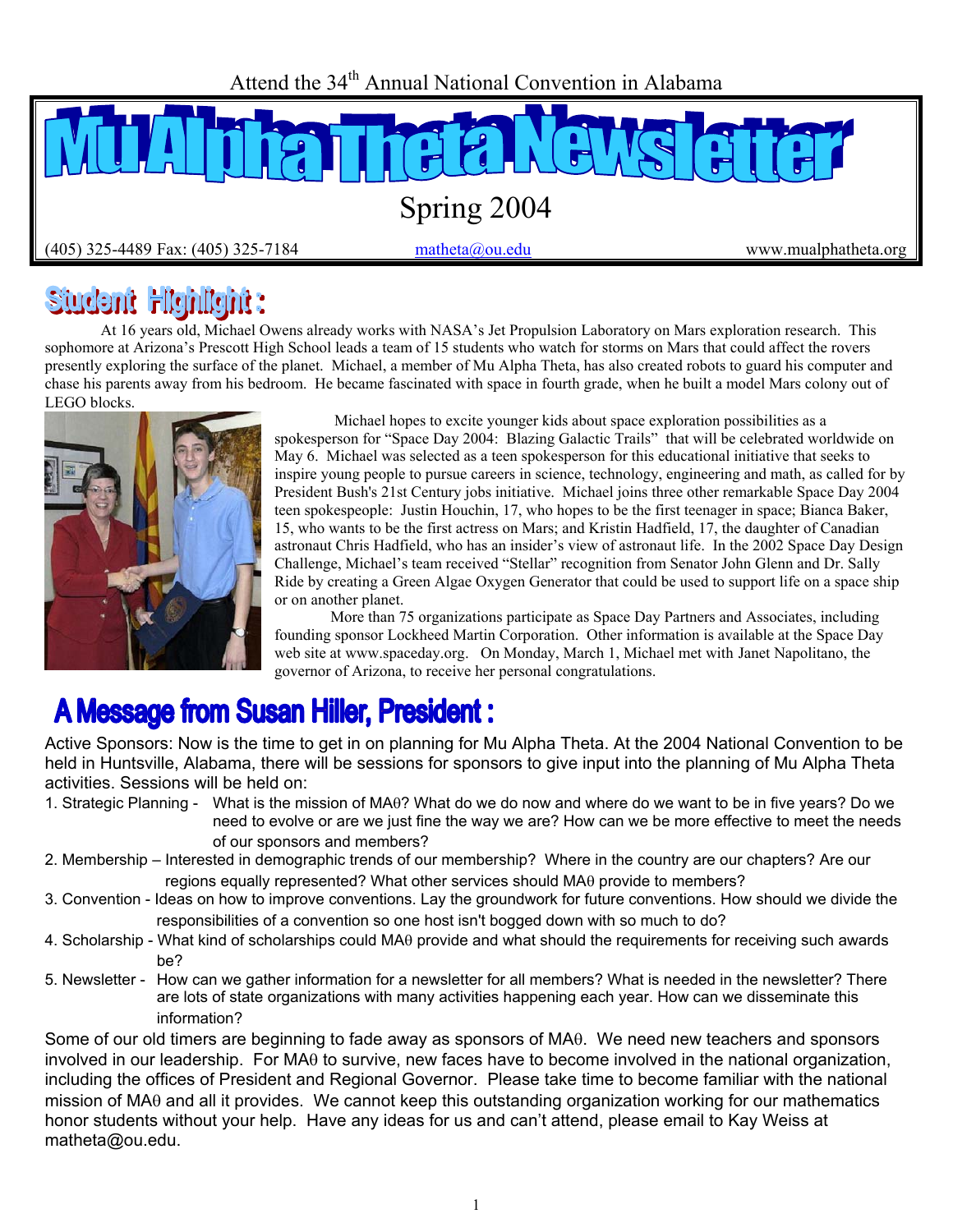## **Governing Council Decisions**

Your Governing Council met in February. Mu Alpha Theta remains financially healthy. We welcomed Susan Doker as the new Regional Governor from Region III. Sue replaced Thom Morris who resigned in the fall. She will serve out the remainder of Thom's term until August of 2006. Susan is from Lincoln High School in Tallahassee, FL and was the 2001 Huneke Distinguished Sponsor Award recipient.

At the meeting, the Governing Council passed a motion to change the name of our organization to Mu Alpha Theta, National High School and Two-Year College Mathematic Honor Society. You will find a place to vote for the change on your election ballot.

 "everything you need to know", including a timeline The Convention Committee is finishing up a Convention Handbook to help hosts plan and run a successful National Convention. The convention typically draws 600 to 800 students from around the country. We are still looking for hosts for the 2006 convention and beyond. The Handbook will include to help with planning.

Our first annual Write-In Contest this year drew participation from over 200 Mu Alpha Theta chapters. The Governing Council decided to award prizes to contest winners, besides the certificates and trophies to be handed out. We will send a free mouse pad to each of the new and reinstated chapters that joined or signed up new members so they could participate in the contest. We will hold a random drawing for the following prizes: 1 free registration to this summer's National Convention in Huntsville, 5 TI-89 calculators, 10 of our new turquoise t-shirts – contacting the winning schools for their desired size.

This summer at the National Convention, the Governing Council will host a number of different discussion groups to seek input and participation by attending sponsors. Have any ideas for us and can't attend, please email to Kay Weiss at matheta@ou.edu.

#### **Members and sponsors:**

 Greetings, MAθ sponsors and students! It is Spring already, and preparations for the National Convention are being made. One of the highlights will be an Ultimate Frisbee tournament if all goes well. Cross your fingers!

 In other news, Florida will be joining a number of other states in Mu Alpha Theta by creating state-level student offices. I've been working with delegates statewide so that our first election will be ready to be held this April at the State Convention.

 I would like to take some time out to recognize a few individuals. Ashish Kundra, the Recruiting Committee Head, has designed some wonderful brochures to entice schools to attend the National Convention; Jing-Jing Mao, our National Secretary/Treasurer has created a national delegates' forum (which can be accessed at [http://nmaodelegates.fateback.com](http://nmaodelegates.fateback.com/)) so please post your ideas and of course, my other national officers, Nick Vanmeter and Miguel

Morcuende are doing a wonderful job. Thank you all!

I look forward in seeing you in Huntsville!

Paul Baek National MAθ President

> Volunteers Needed: Mu Alpha Theta is looking for enthusiastic sponsors willing to do a presentation at state NCTM meetings on How to Run a Mathematics Club. The National Office is hoping to put together a short talk about Mu Alpha Theta and some "club" activities for the audience to participate in to show them how much fun students can have. We would love to put together a video to be shown featuring clubs around the country and their local clubrelated activities. If you have some footage you want to share, activities that can be done in a fifteen minute time period, or would be willing to do a presentation, please contact Kay Weiss.

#### Maple Software still available free to Sponsors

You can still order your free Maple computer algebra system, CAS, online at our website. After going to the homepage at [www.mualphatheta.org](http://www.mualphatheta.org/), press the button in the lower left corner marked "Order Maple Products." If you are a sponsor that doesn't know your ID number, just press the link to find it. Maple will send a resource CD with high school-specific applications and tutorials, a copy of "Integrating Maple into the Math Curriculum", a free home use license of Maple 9, and more. For more information on our homepage above, go to the left and press Partners, Corporate.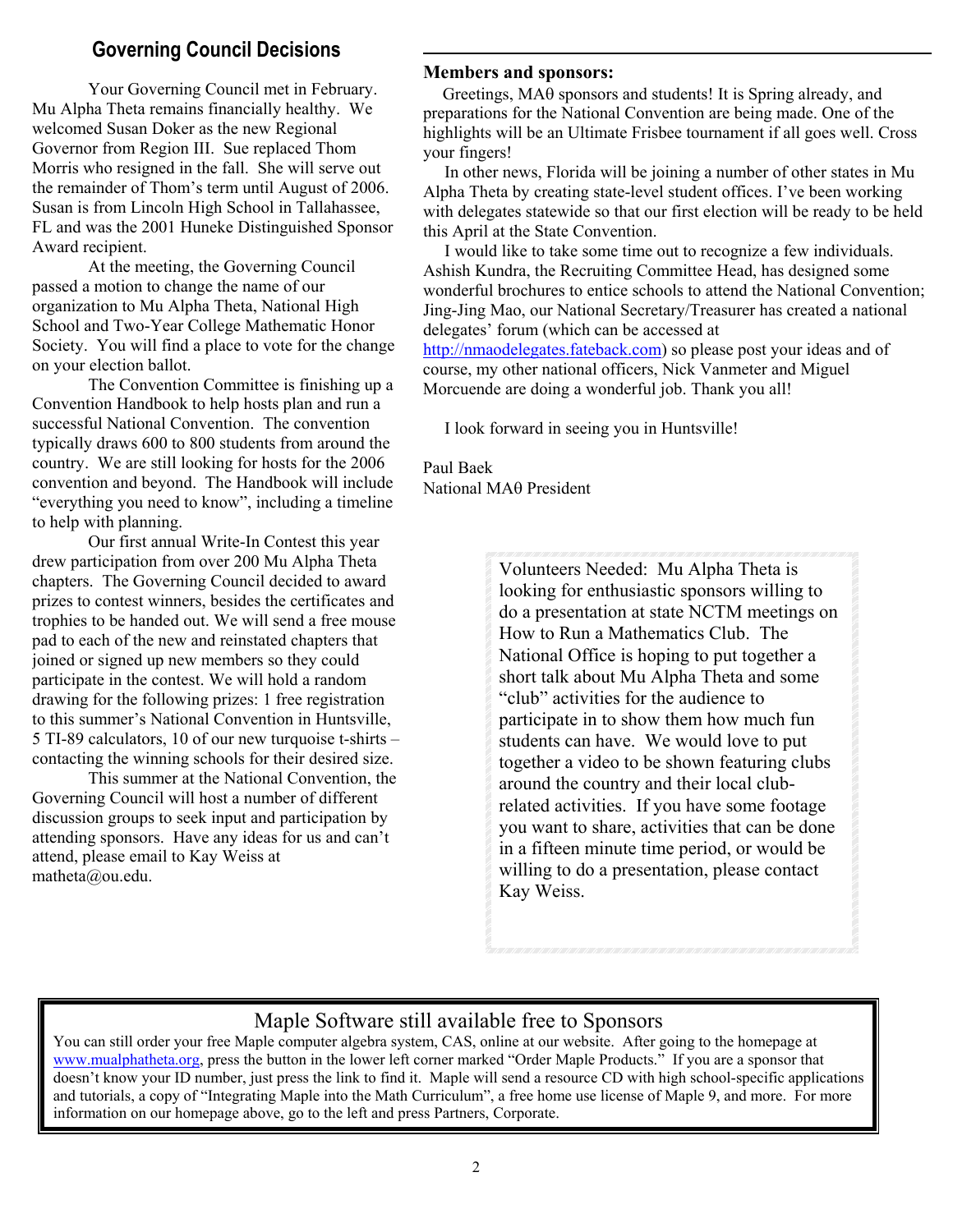# Online Order System

 certificate order area soon. The new window will allow 1 our database. We will also have a cancel order button Our new online ordering system is available for use. All sponsors were sent a password with the fall mailing. If you missed it, just email Kay Weiss at [matheta@ou.edu](mailto:matheta@ou.edu) with a personal password that you would like to use – minimum of five alpha-numerics in length. She will enter the password and you can use that and your chapter ID number to login. Chapter ID numbers are listed in the Roster that was sent to you in the fall. There is a button on the bottom left of the [homepage at www.mualphatheta.org](http://www.mualphatheta.org/) marked "Order Certificates and Merchandise Online." Pressing it will take you right to the login page. Once into the system , you can update chapter information, order items with a purchase order number, and view your current members. We will be upgrading the way you enter names in the you to cut and paste names from a word processor or spreadsheet in as a block. The system will allow you to view the names and make corrections before sending int o soon, since some sponsors have wanted to try the system out before actually using it and we are not set up to do this at the moment.

Also this spring, we hope to add a place for sponsors to enter the names of their Associate Members.

By this summer, sponsors will be able to access the complete Mu Alpha Theta roster in their online area , which will be automatically updated during the year as changes are made by chapters. We wi ll no longer send the paper copy of the roster out each fall.

**Convention Hosts Still Needed**  Think about hosting a National Convention! Hosts are needed for 2006 and beyond. Mu Alpha Theta will help you organize, but we need sponsors to volunteer to host. For information, email Susan Hiller at susiehiller@bellsouth.net

#### MAΘ 2004 National Convention

#### Blast off to the Rocket City-Huntsville, AL

The 2004 National Mu Alpha Theta Convention is being hosted by Grissom High School and Lakota West High School from July 27 – August 1, 2004. A final registration packet is now available online. Included in the online information will be a sweepstakes rubric as well as judging sheets for the poster, scrapbook and chalk talk competitions. Housing will be at th e Hilton Hotel in Huntsville, and contests will take place in the Von Braun Center. The Early B ird Registration Fee for 2004 convention will be \$400, a \$50 deposit per participant is due on Apr il 1 with the balance of \$350 due on May 15. The Late Registration Fee will be \$425 per particip ant and will be due in full on May 15. Registration is on line via the Mu Alpha Theta web site. Go to National Convention, press the How to Register tab and scroll down to the bottom of the screen . Follow the instructions there to login. For more inform ation [contact:](mailto:bandrada@hsv.k12.al.us) Beth Andrada, Grissom HS  $(bandrada@hsv.k12.al.us)$  or Mary Rhein, Lakota West HS, mary rhein@lakotaonline.com

## Convention Changes

There will no longer be a Proofs test offered on Wednesday, July 28 and Calculator Programming will run from  $1:45 - 4:00$ .

The computer science topic test will not involve HTML or Visual Basic. Those taking the History of Mathematics topic test will not be allowed to use a calculator.

#### *CONVENTION GRANTS ARE STILL BEING ACCEPTED FOR THE HUNTSVILLE CONVENTION. FORMS ARE ONLINE UNDER NATIONAL CONVENTION.*

**Aloha**. Get ready for Hawaii!! The 2005 National Convention will take place in Honolulu, Hawaii from Aug. 1 – Aug. 6 at the Ala Moana Hotel.